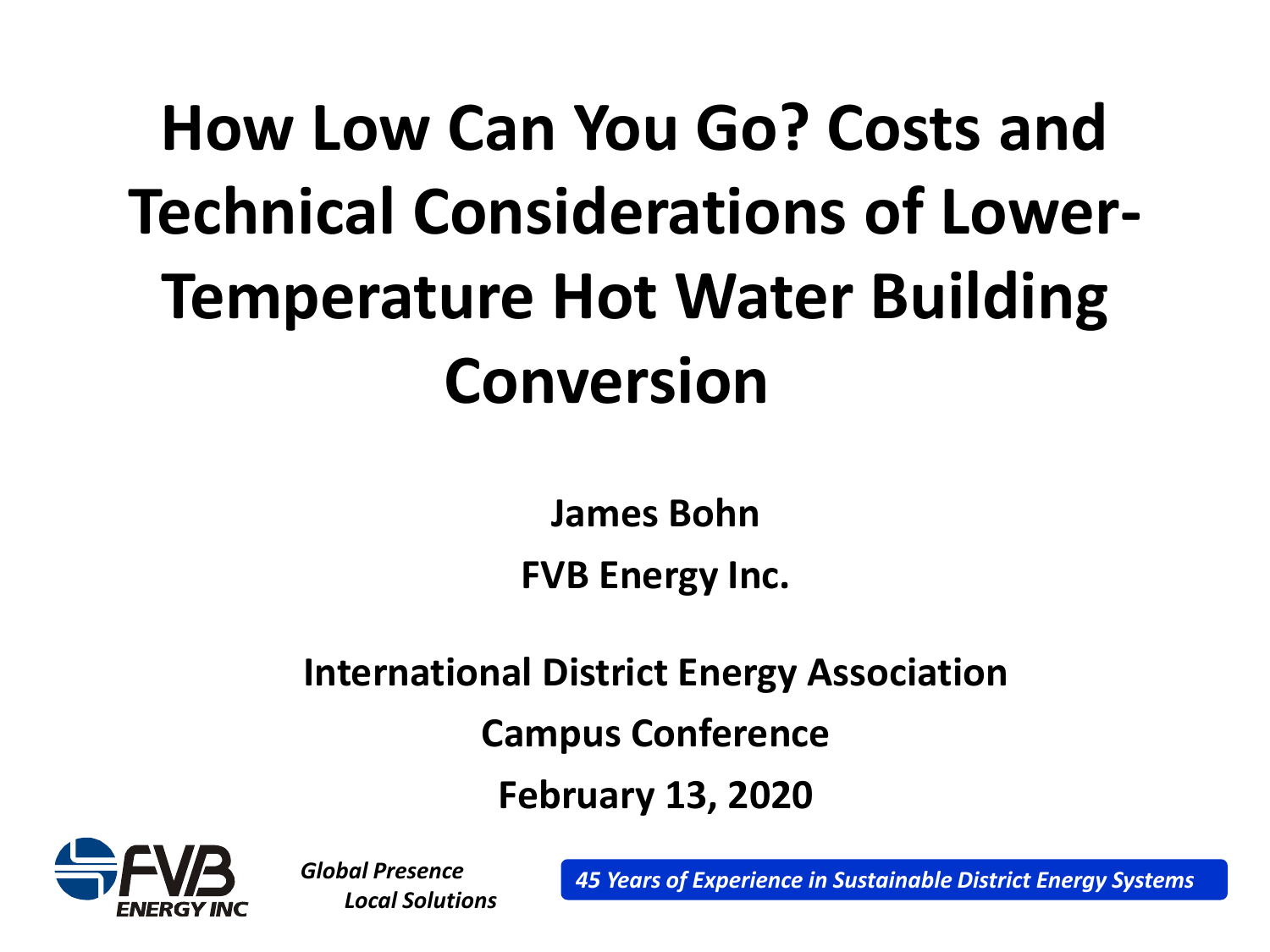# **Agenda**

- Why temperature matters
- District hot water temperatures coming down
- Design trade-offs
- Building conversion costs
- Conclusions

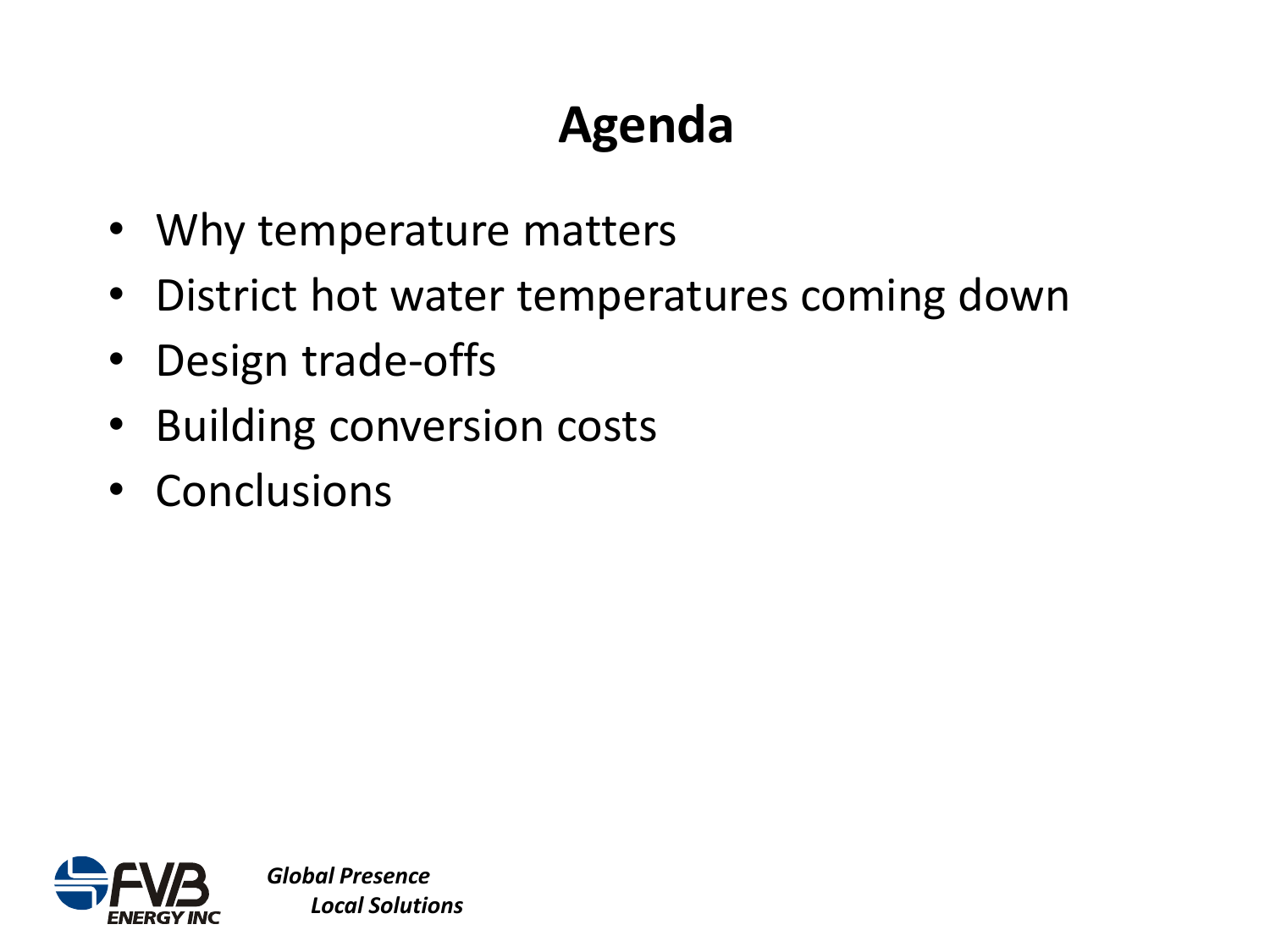# **Why temperature matters**

- Broader array of energy sources with lower temperature hot water
- Better heat pump COP at lower temperatures
- Reduced heat losses



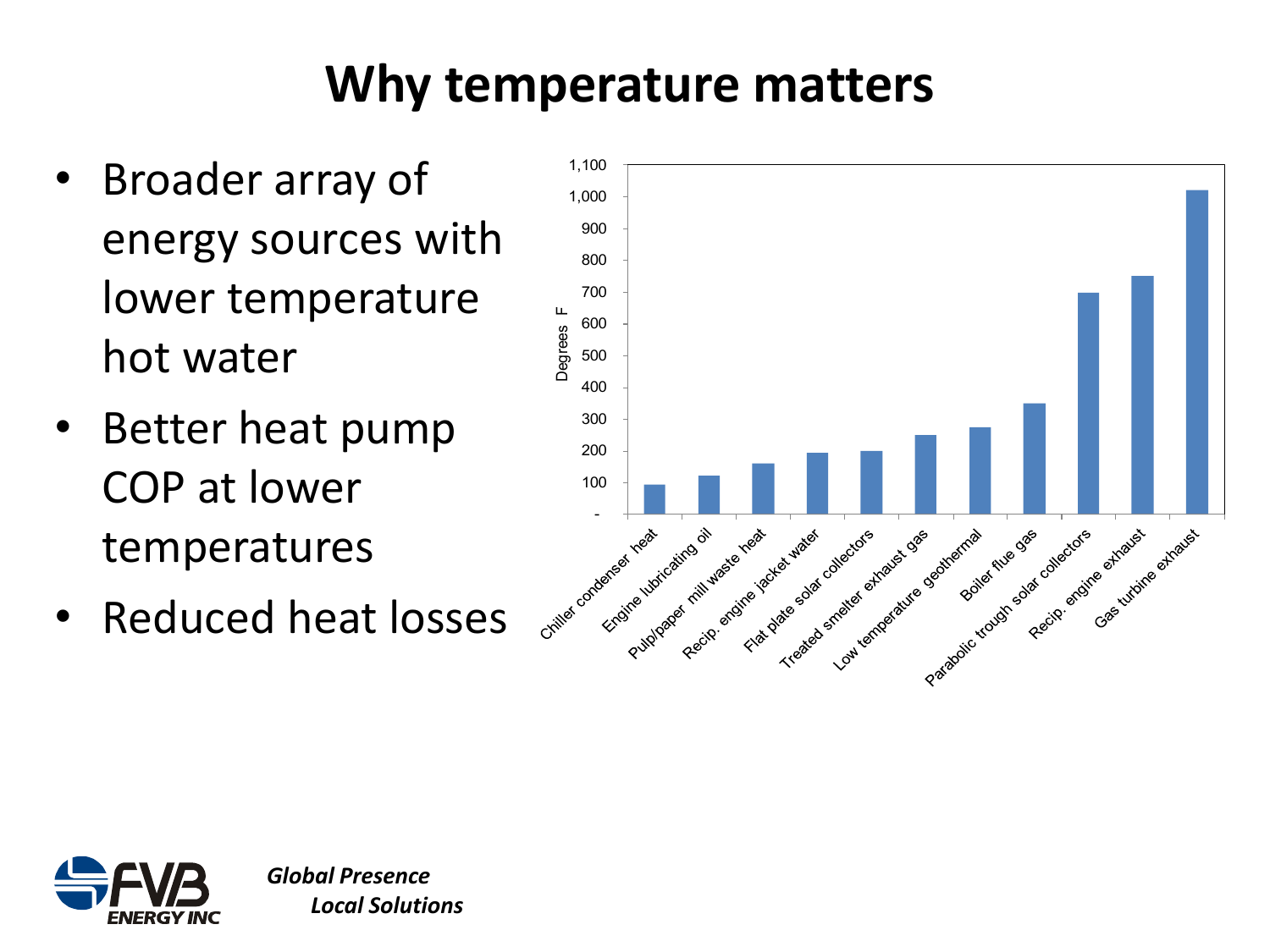## **Why temperature matters**

- COP is strongly affected by temperature "lift".
- Generally, the maximum practical output temperature of a heat pump is about 170°F.
- Usually heat pump systems are designed for lower temperatures if possible.



• Graph shows representative values for the COP of a heat pump driven with a heat source of 50°F for a range of heat output temperatures.

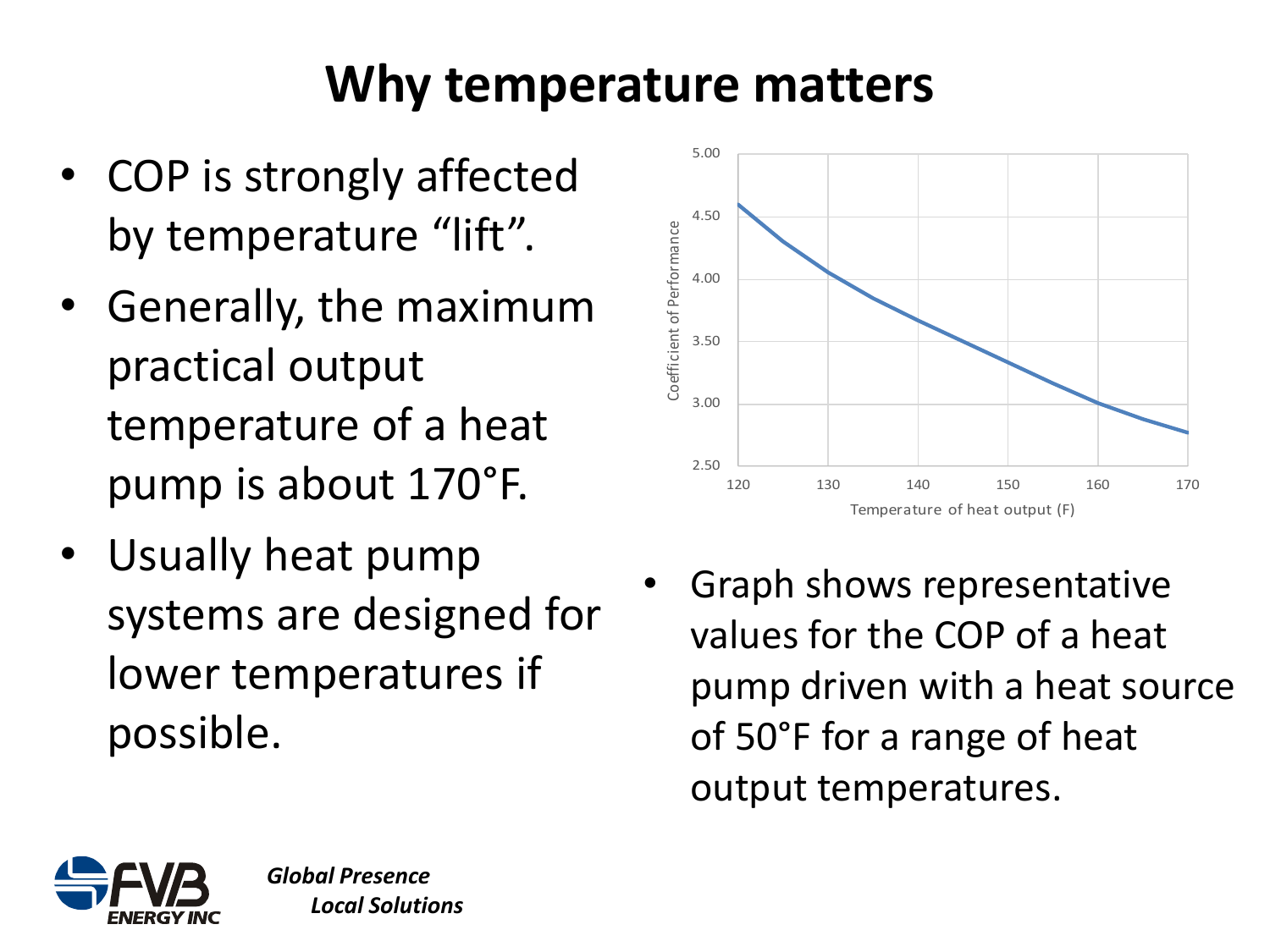#### **Hot water temperatures coming down**

- Strong trend toward reducing hot water temperature
- "Generations" of district heating



#### **Evolution of District Heating**

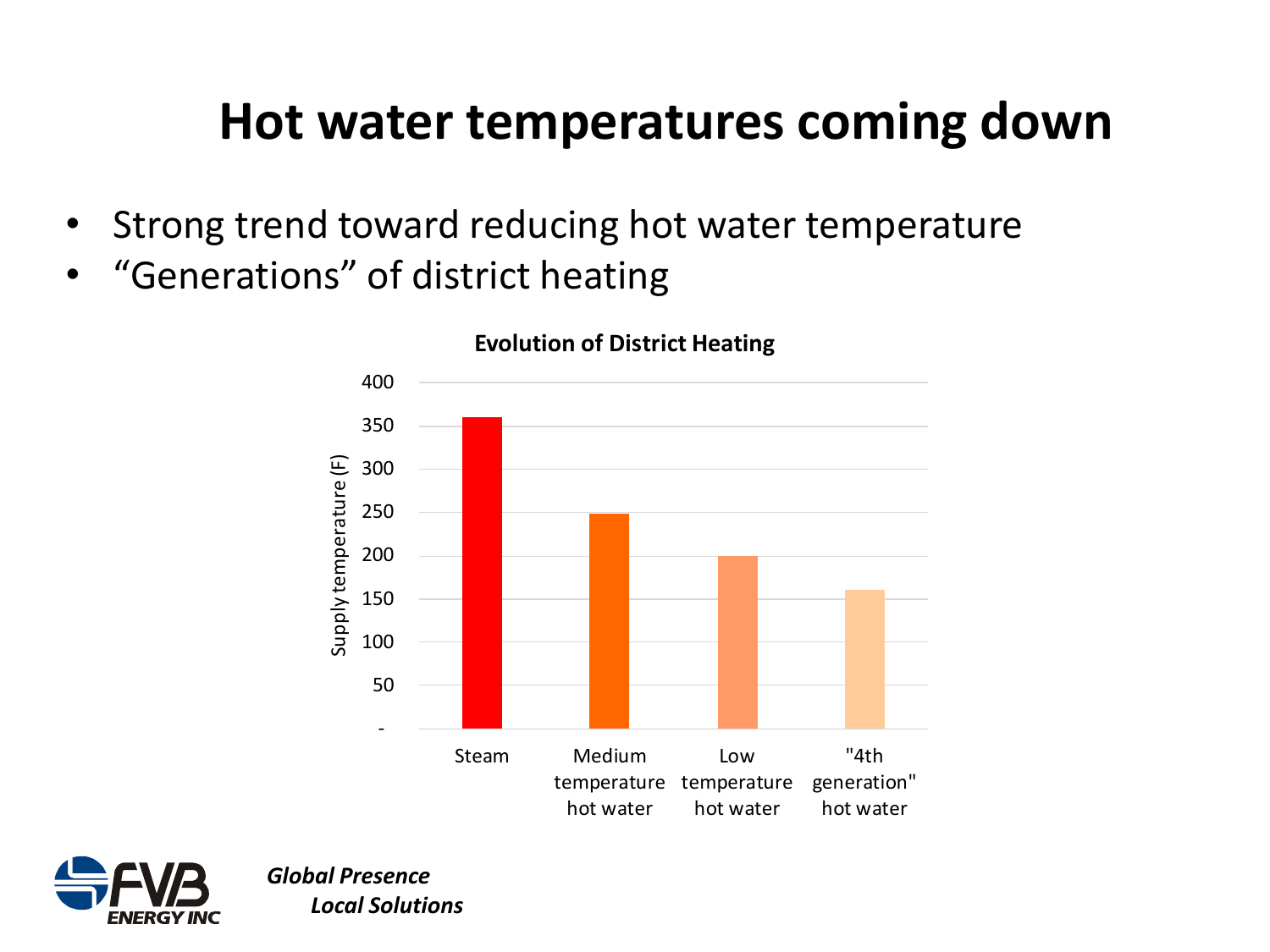### **Hot water temperatures coming down**

- Swedish DH system temps have been dropping
- Most systems are now in 3<sup>rd</sup> or 4<sup>th</sup> generation
- We are now moving to a next generation  $-120^{\circ}$ F or below



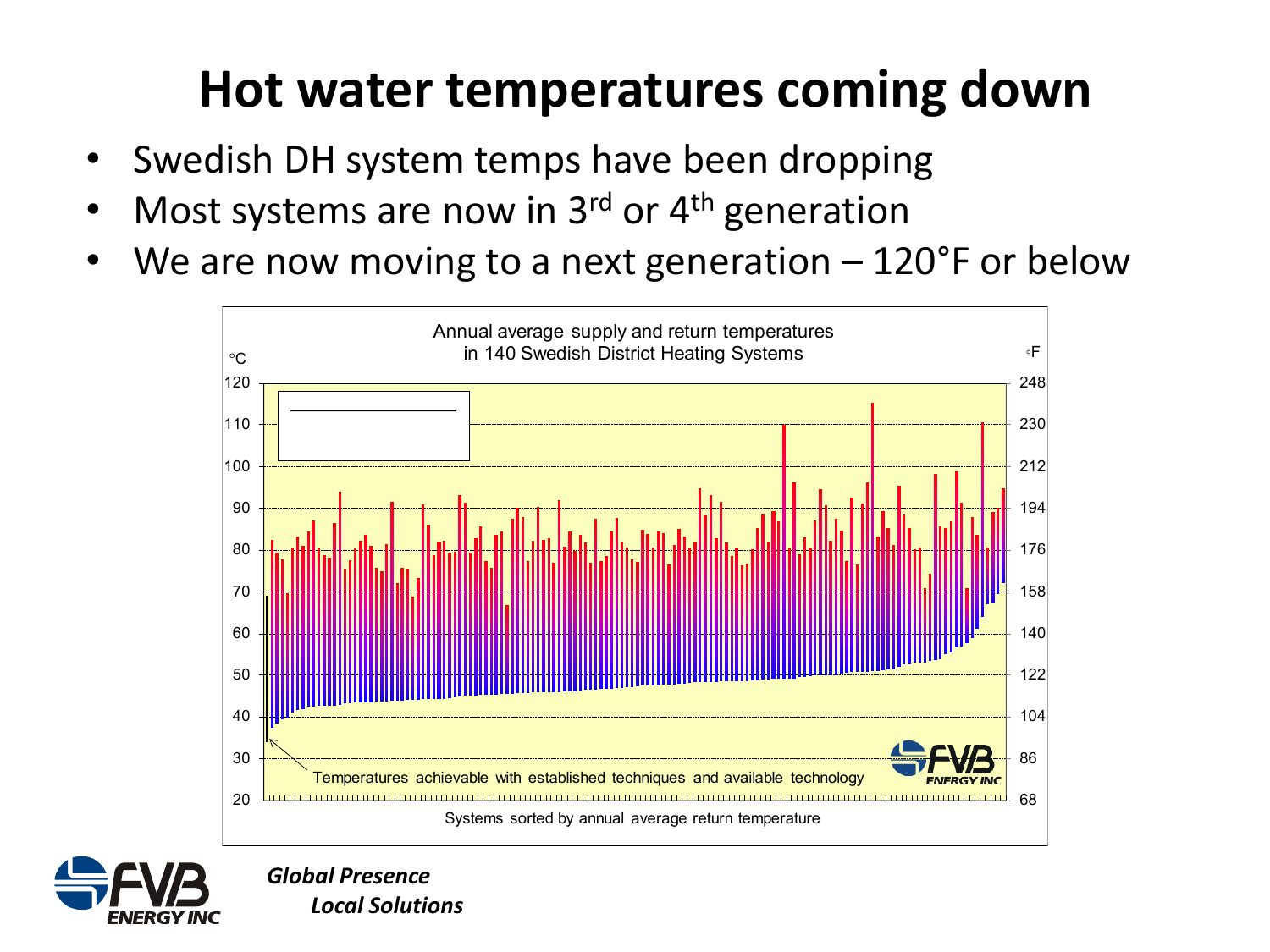### **It's not just plants and pipes!**

• **Building conversion costs are often given insufficient scrutiny when a hot water temperature scheme is considered**







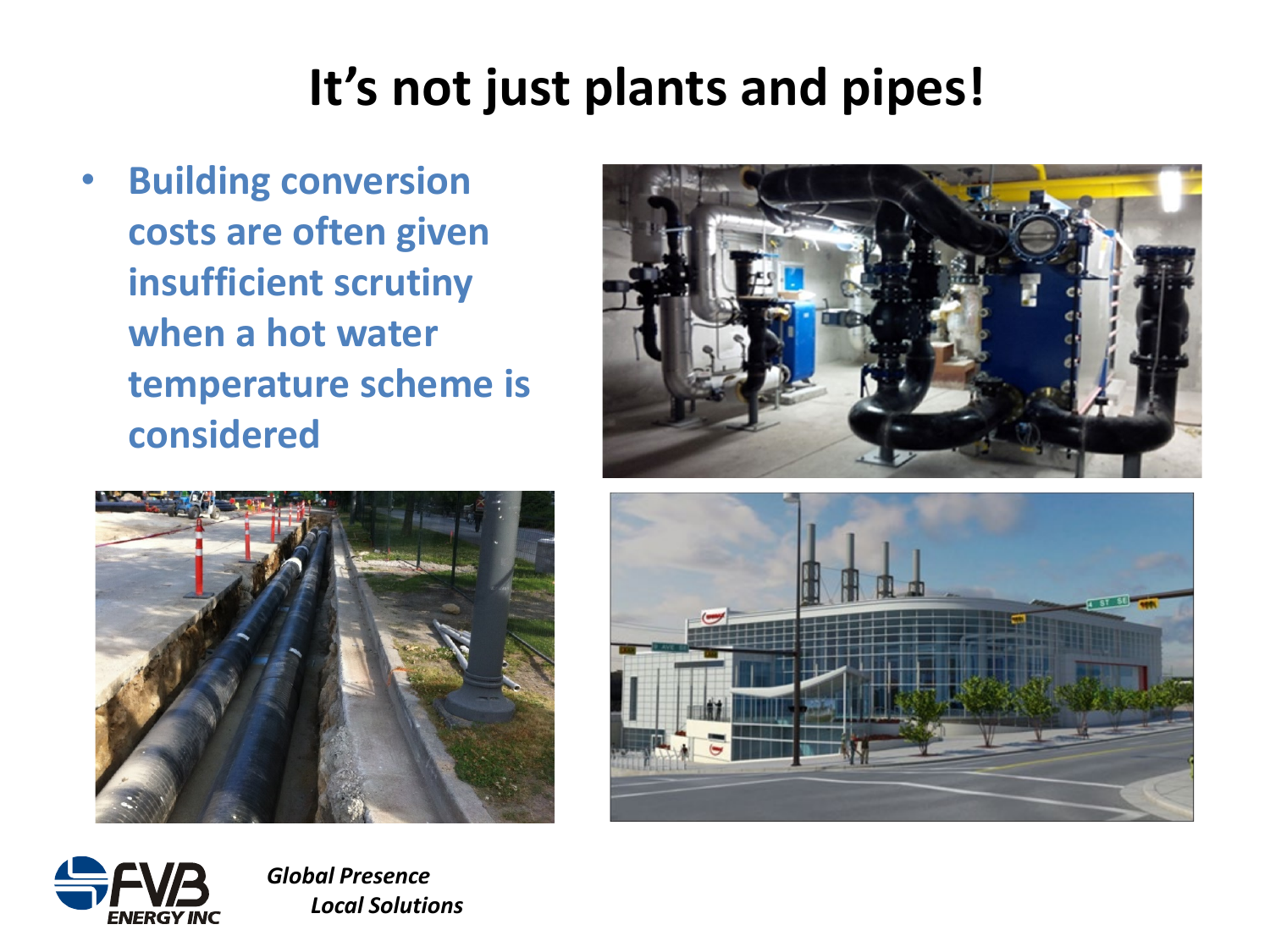# **Design trade-offs**

- **Life-cycle analysis of cost trade-offs is critical!!**
- Assess the impact of alternative Hot Water District Heating (HWDH) supply and return temperatures on:
	- Conversion of building systems
	- Dispatch of heat sources
	- Distribution piping materials
- Phased approach to hot water temperatures may facilitate capital cost reductions

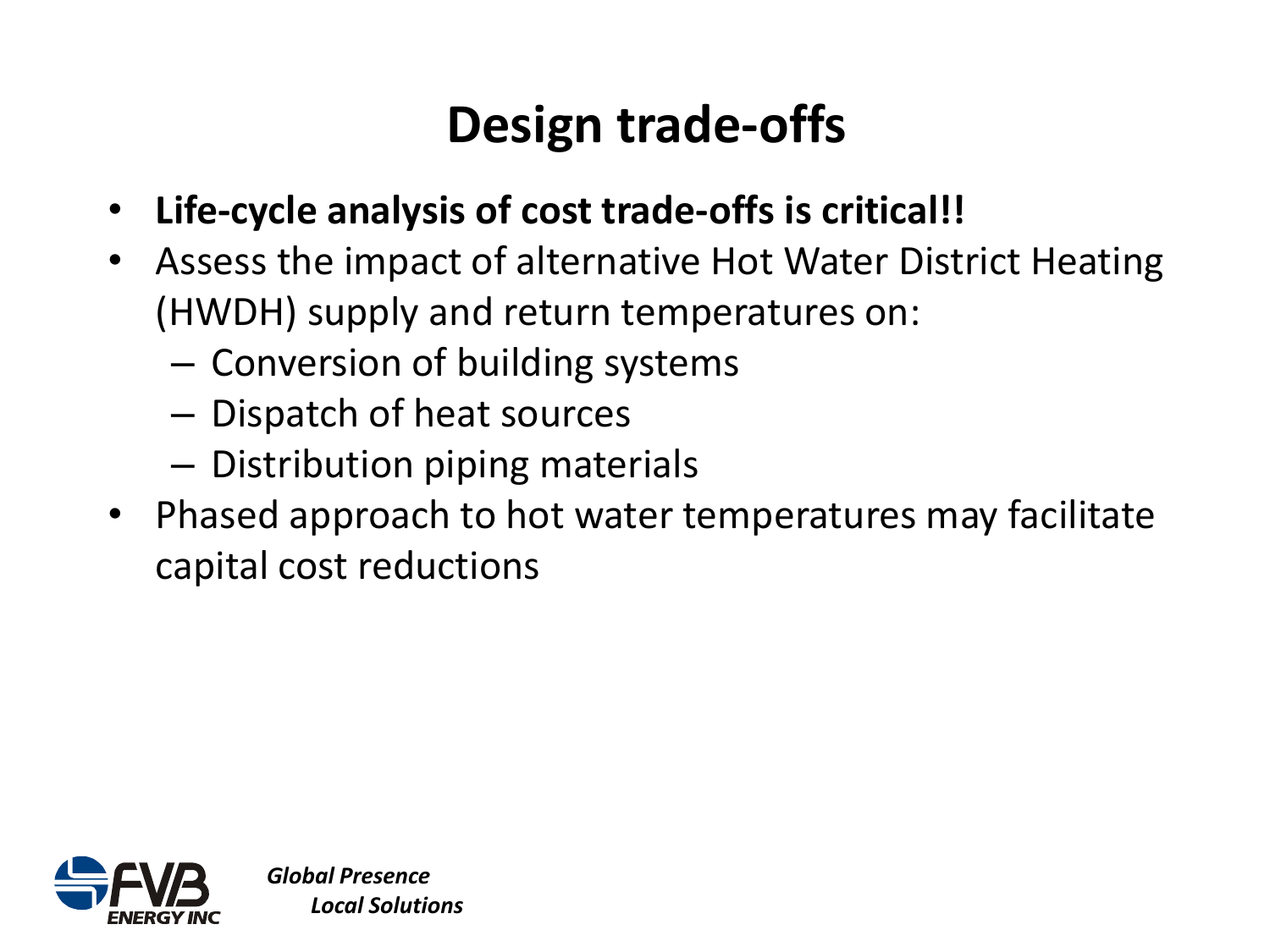# **New buildings**

- New buildings can and should be designed for temperatures of 120°F or lower.
- Special efforts are required to prevent Legionella problems if a supply temperature lower than 140°F is contemplated.

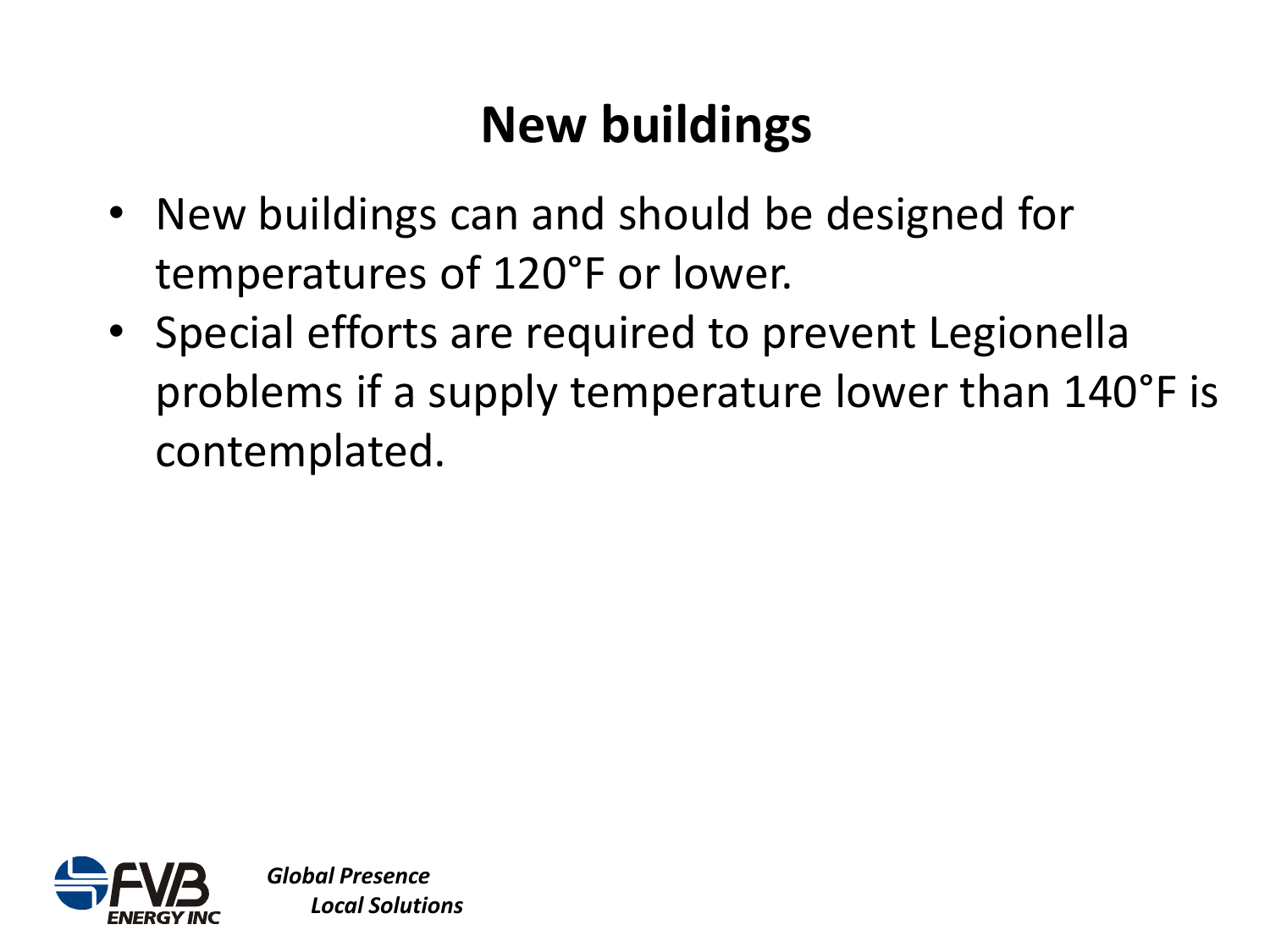# **Retrofit of buildings**

- Retrofit of existing buildings is more complex and more expensive.
- Typical North American building HVAC systems are designed for 180-200 °F.
- If lower temperatures are delivered to terminal equipment than the units were designed for, heat output capacity is reduced or "derated".
- It is sometimes necessary to reduce heating requirements through envelope improvements (insulation of roofs and/or walls, window replacements, etc.).

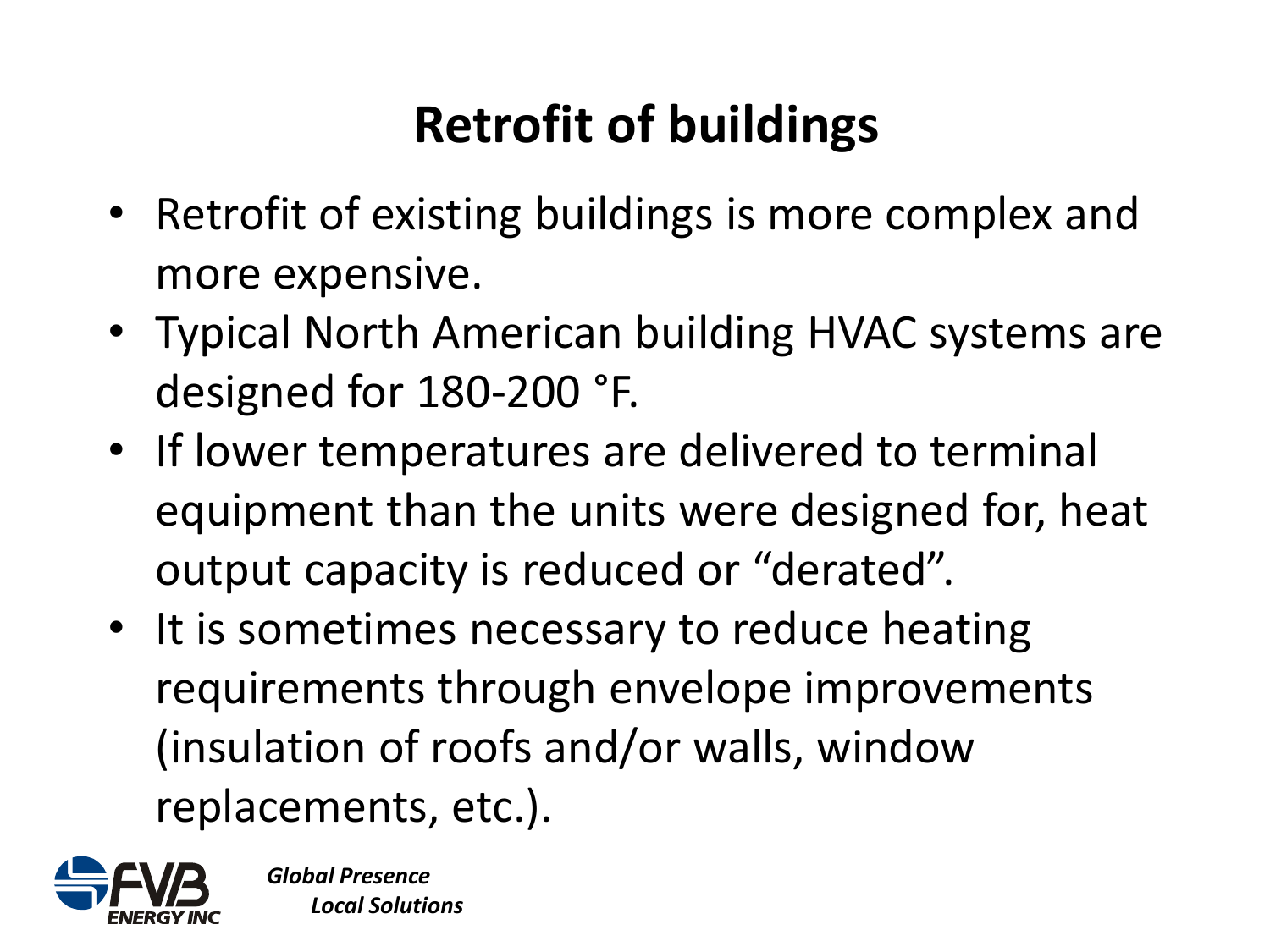#### **Building systems conversion**

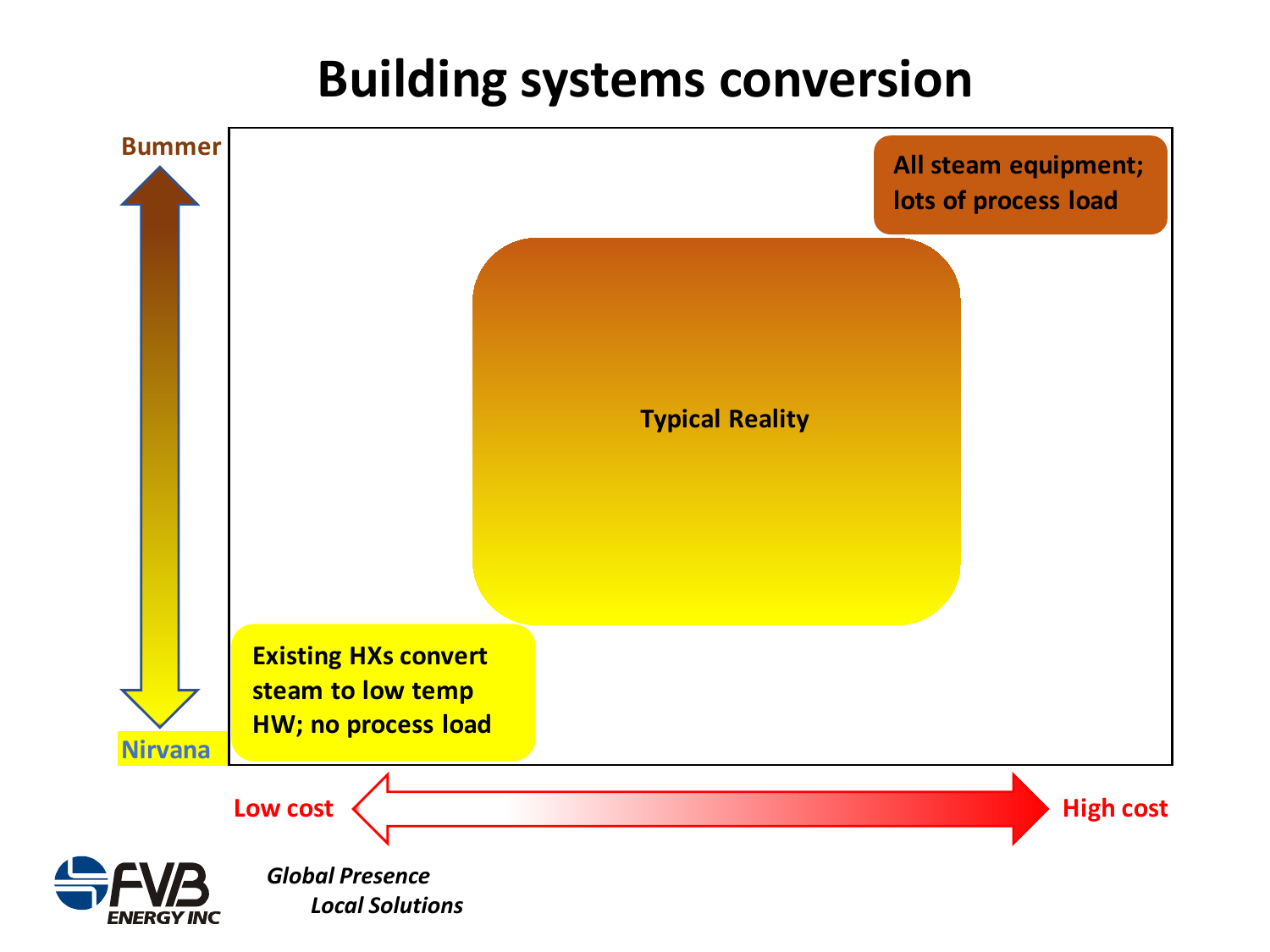# **Building systems**

- What are the characteristics of the building systems?
	- Steam to hot water (HW) heat exchangers
	- Steam or HW perimeter heat
	- Steam or HW reheat coils
	- Steam pre-heat coils
	- Process loads
- Useful to classify HVAC systems into
	- Steam
	- Hot water
	- Hybrid

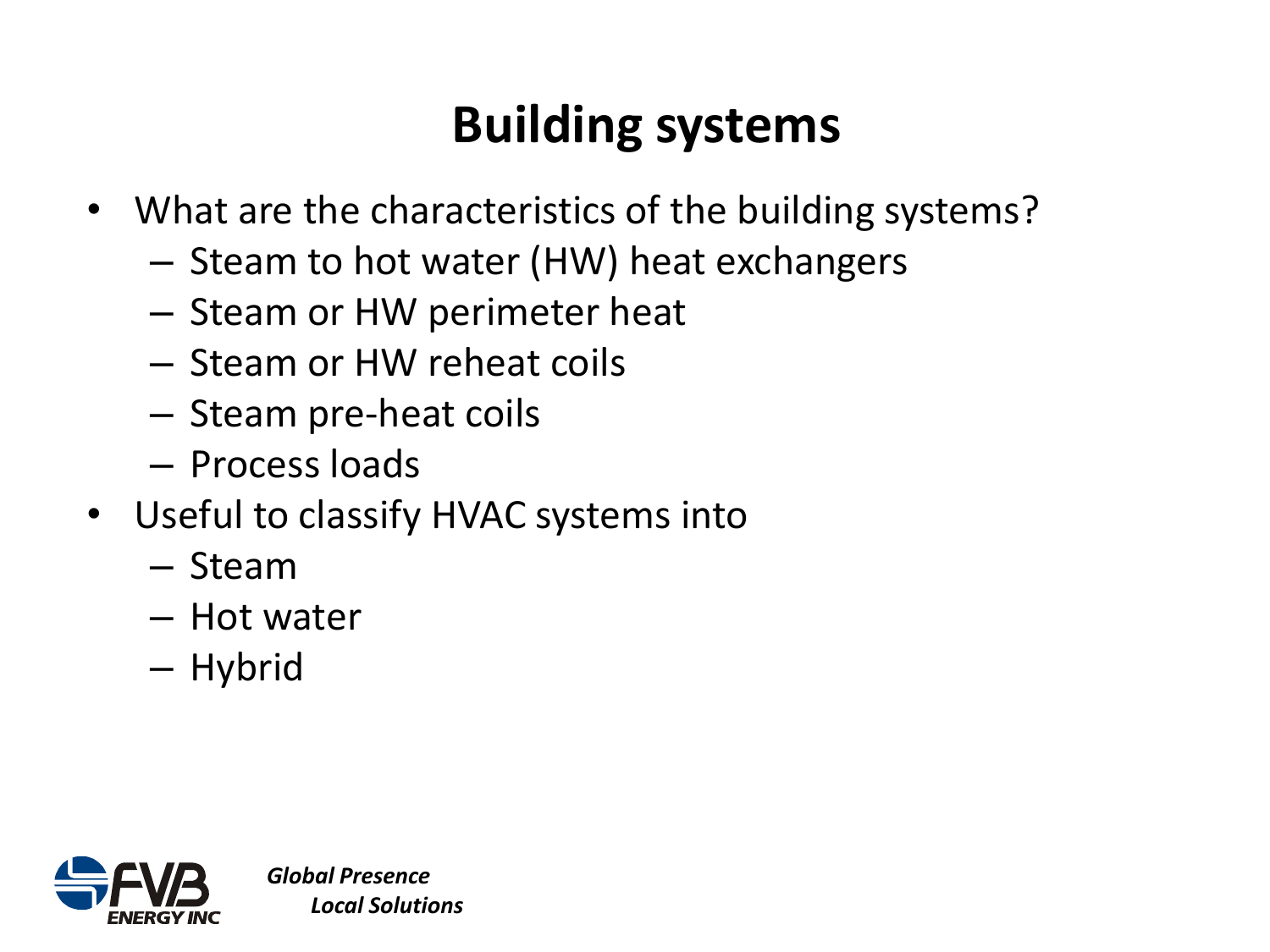# **Conversion costs**

- Following data based on schematic designs for a range of campus and government buildings
- Significant scatter in data due to wide variation in buildingspecific circumstances
- Generalizations:
	- Smaller buildings are most costly per kW thermal load
	- Steam systems most costly
	- Hot water systems least costly
	- Hybrid systems in the middle

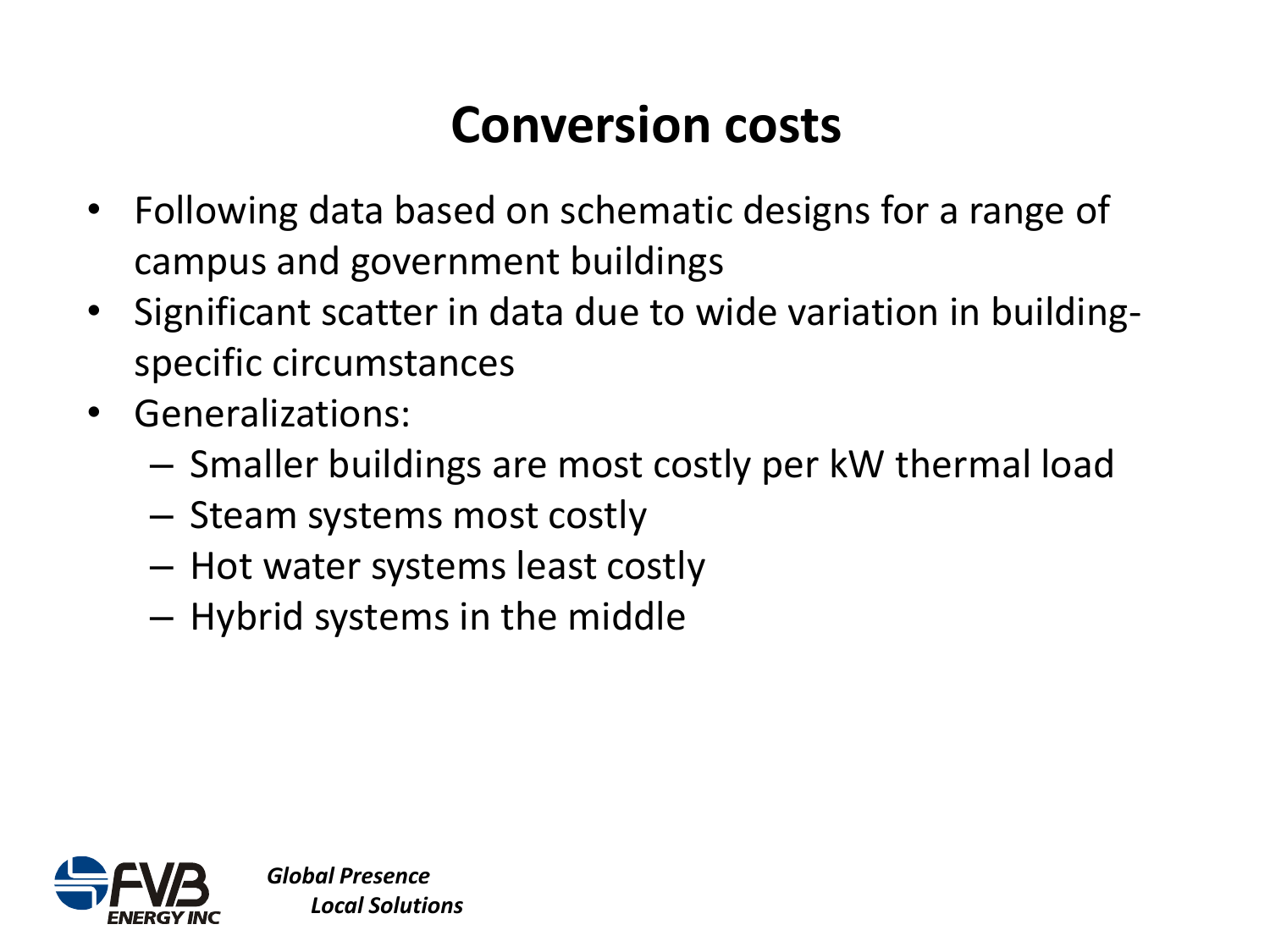#### **Example conversion costs by HVAC type vs load**



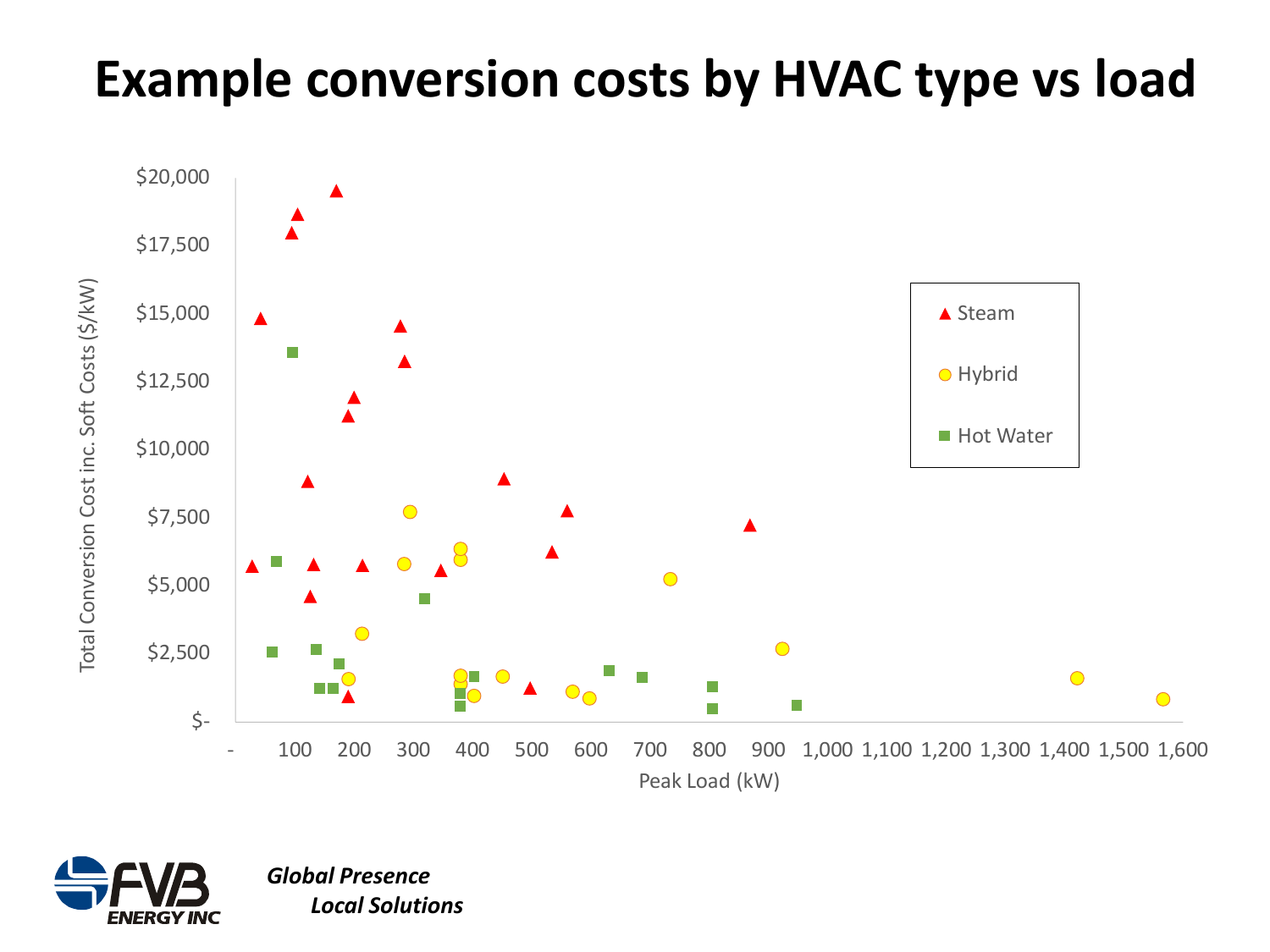# **Conversion costs**

- **Temperatures matter!**
- If client goal is cost-effectiveness and heat production is fuelbased, recommend minimizing terminal equipment replacement
- With existing steam systems, must often replace terminal equipment, so these systems can run on lower temperatures
- Existing hot water systems can be converted more costeffectively if higher temperatures are acceptable
- Conversion costs are very building-specific

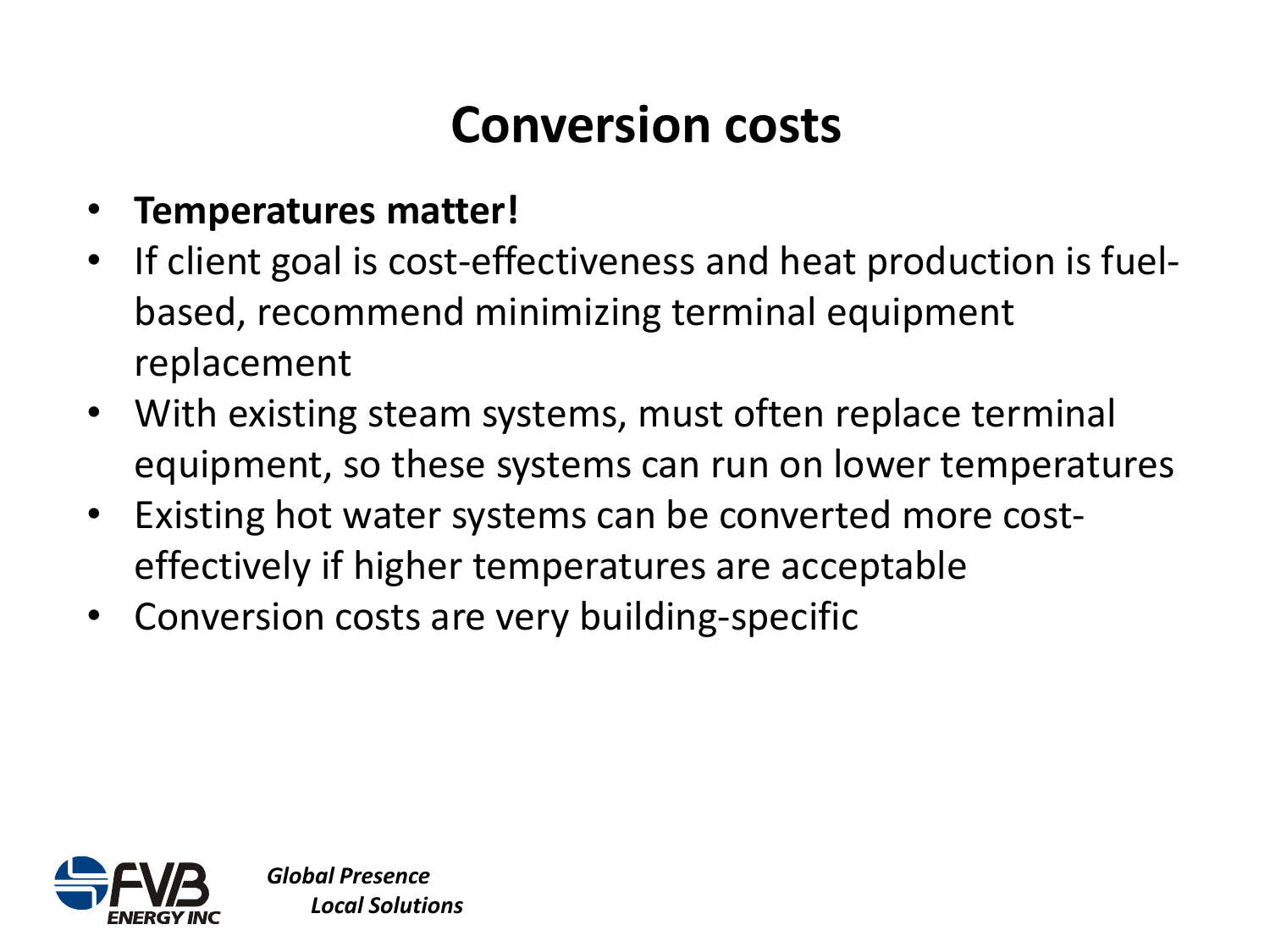#### **Example conversion costs by temperature vs load**



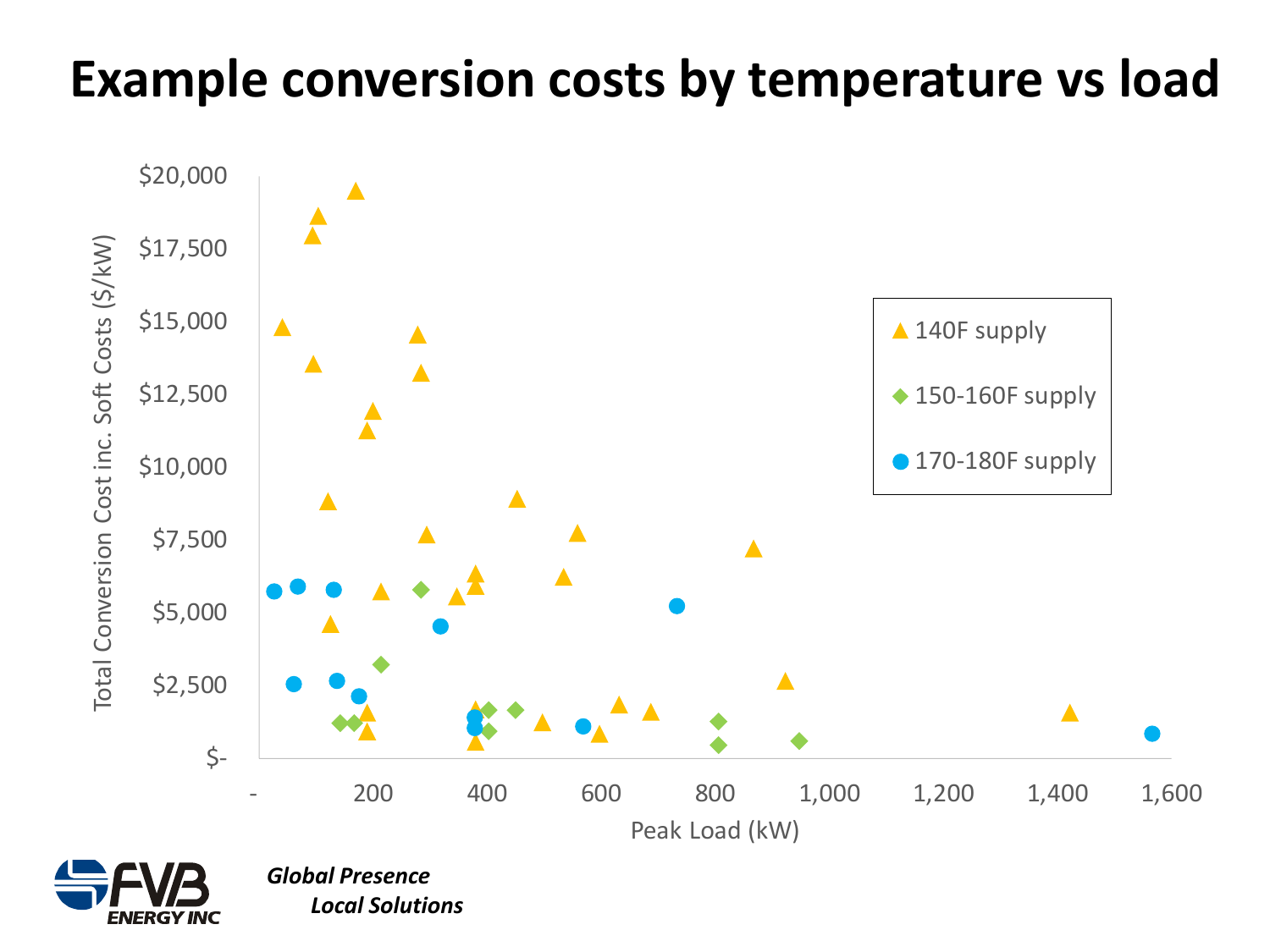# **Conclusions**

- How low can you go?
	- Technically, very low, considering space heating air temperature set points, with consideration of DHW issues
- Easier to optimize with new buildings
- Economics are driven by high heat transfer area surface area
- Retrofits present additional challenges and higher costs
- Optimization analysis must consider heat production, distribution system and building system design or retrofit

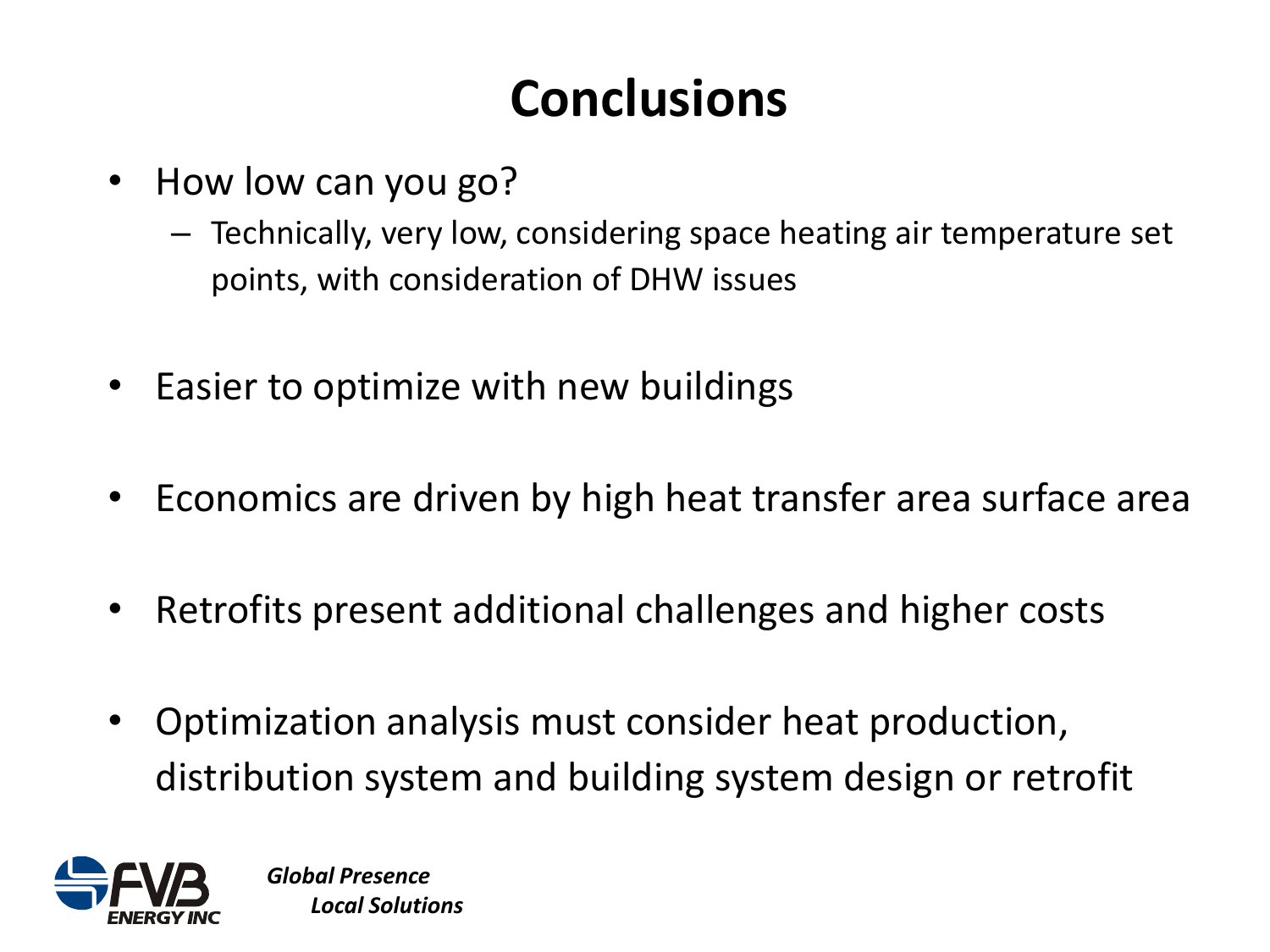# **Conclusions**

- Must also consider evolution or revolution
- Phasing district heating temperature reductions can take advantage of building renewal cycles
- Ultimately, most appropriate design depends on client goals
- In municipal settings, policy is critical